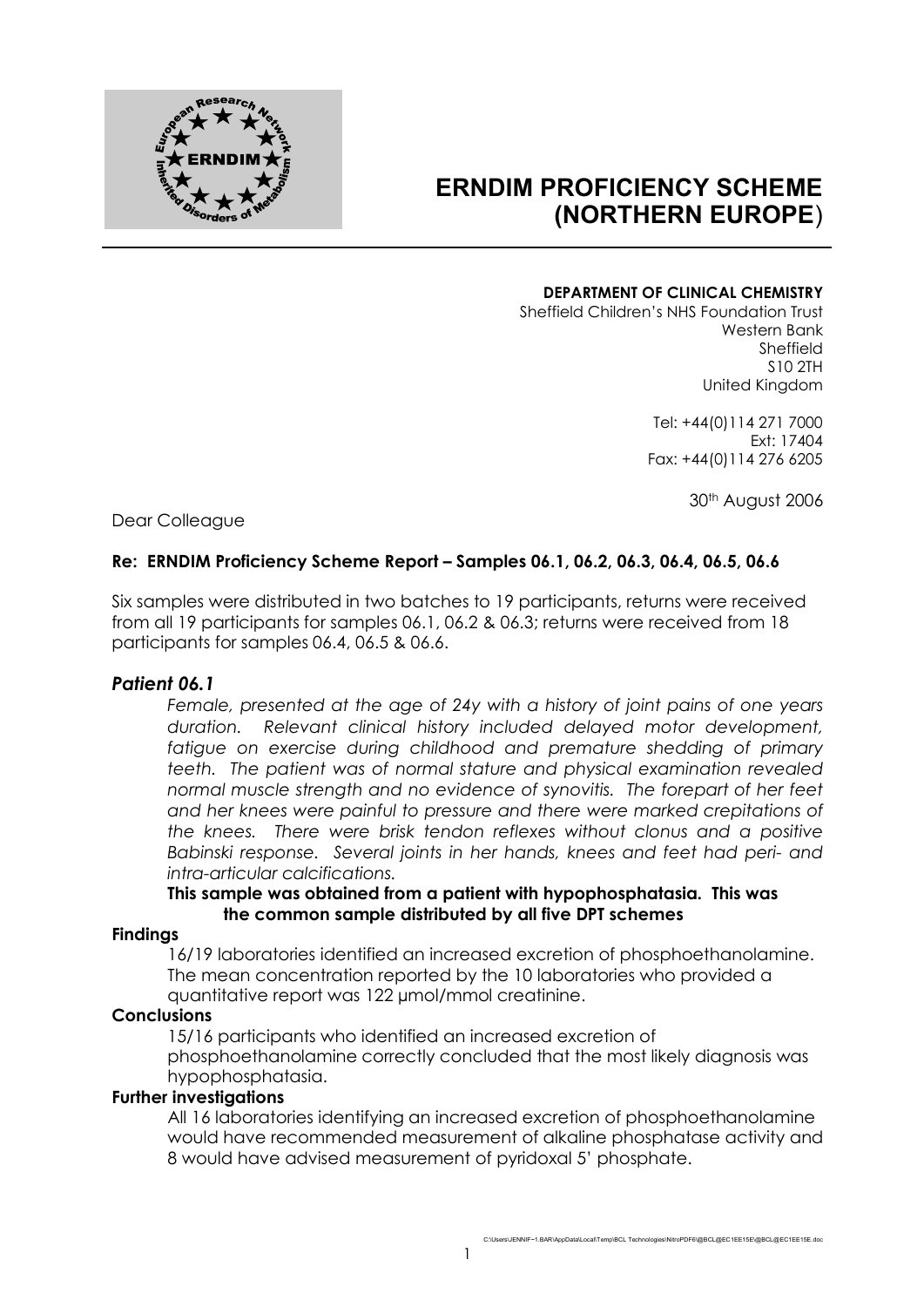## **Comment**

It is clearly disturbing that 3 laboratories would have missed this diagnosis when the elevation of the key metabolite was >10x ULN and the clinical details were quite suggestive.

## *Patient 06.2*

*Female, aged 13 years with joint stiffness*

## **This sample was obtained from a patient with MPS 1 (Scheie)**

#### **Findings**

16/19 participants raised the possibility of a mucopolysaccharide disorder, 15 of these reporting an increased or abnormal GAG excretion. 10 reported an increased quantitative excretion of GAGS typically around 2-3x ULN. 12 laboratories commented on an increased excretion of dermatan sulphate.

#### **Conclusions**

13 participants suggested that MPS type I,II or VI were the most likely possibilities.

#### **Further investigations**

All of those reporting an increased or abnormal GAG excretion would have advised confirmatory lysosomal enzyme assay.

#### **Comment**

It is a concern that 3 laboratories would not have suggested an MPS disorder as a possibility either because the GAG assay had provided normal results or because this investigation was not undertaken.

#### *Sample 06.3*

*A female, aged 39 years, low free carnitine on routine screening* **This sample was obtained from a 39 year old woman 3-methylcrotonylglycinuria identified following the birth of a child with low free carnitine detected by newborn screening**

#### **Findings**

All 19 laboratories identified an increased excretion of 3-methylcrotonyl glycine. 9/19 commented specifically that 3-hydroxypropionate and methylcitrate excretion was not increased.

#### **Conclusions**

All 19 laboratories concluded that the most likely cause was 3-methyl crotonyl CoA carboxylase deficiency.

#### **Further investigations**

10/19 participants suggested that plasma biotinidase activity should be assessed to exclude a more generalised carboxylase deficiency. 9/19 would have advised acyl carnitine analysis.

#### **Comment**

It is encouraging that all participants identified the increased excretion of 3 methylcrotonyl glycine and suggested that this was likely to be due to isolated eficiency of 3-methyl crotonyl CoA carboxylase.

#### *Sample 06.4*

*A female, aged 10 weeks, residual hypotonia following a history of seizures now ceased*

## **This sample was obtained at 6 yrs of age from a girl with multiple acyl CoA dehydrogenase deficiency**

#### **Findings**

16/18 laboratories who returned results reported an increased excretion of acylglycines (15/18 hexanoylglycine; 9/18 isovalerylglycine; 7/18

C:\Users\JENNIF~1.BAR\AppData\Local\Temp\BCL Technologies\NitroPDF6\@BCL@EC1EE15E\@BCL@EC1EE15E.doc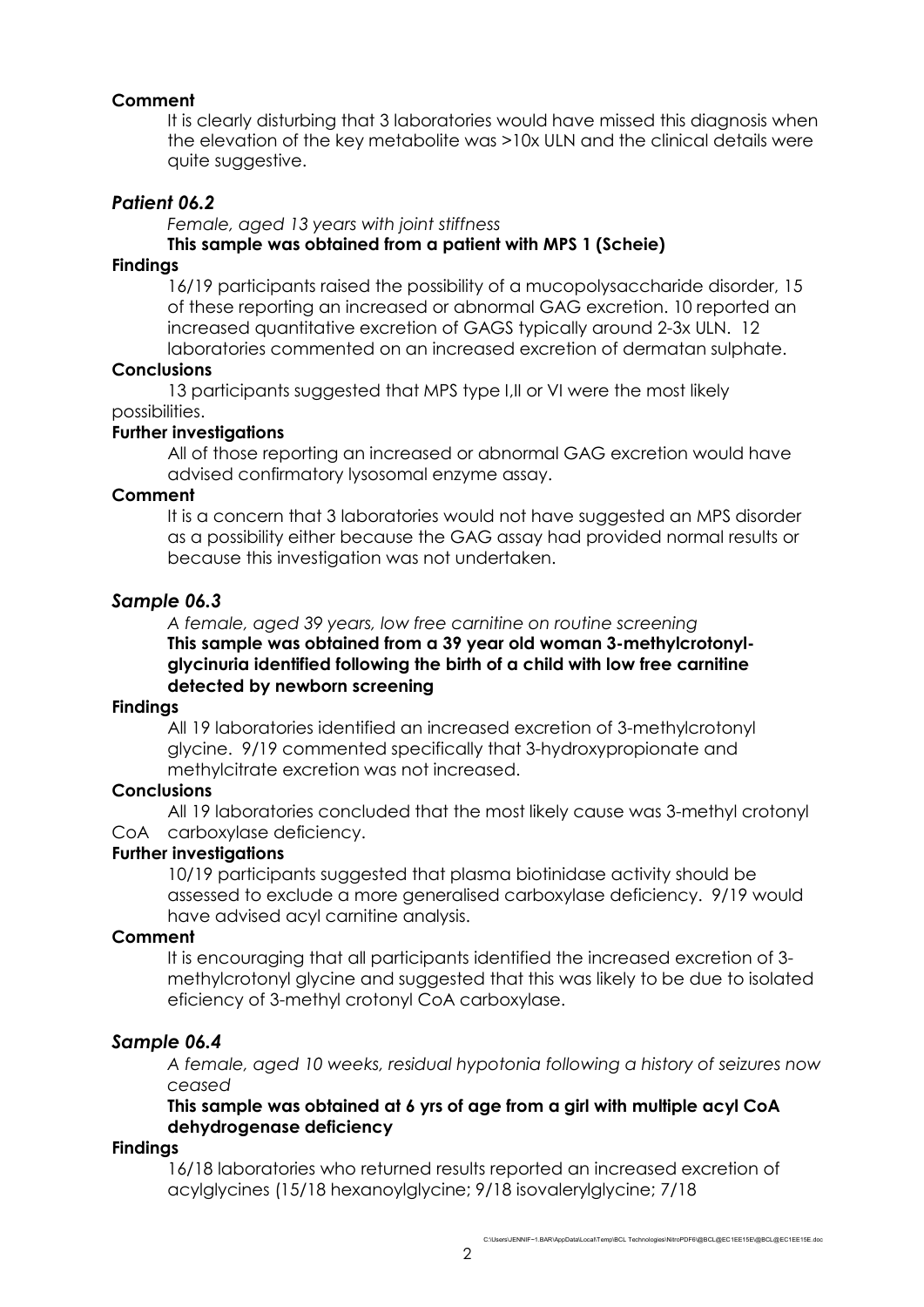butyrylglycine). 14/18 reported an increased excretion of ethylmalonate and 12/18 increased N-acetyltyrosine.

## **Conclusions**

16/18 laboratories who returned results indicated that a defect of fat oxidation was suggested by the findings and 13 of these felt that the most likely diagnosis was multiple acyl CoA dehydrogenase deficiency.

## **Further investigations**

14/18 advised acyl carnitine analysis and 10 would have recommended confirmation by fat oxidation studies in fibroblasts. Only 2/18 would have suggested that plasma ammonium should be measured.

## **Comment**

One laboratory did not identify the excretion of any metabolites associated with a defect of fat oxidation and one laboratory despite identifying an increased excretion of ethylmalonate and hexanoylglycine did not suggest that the patient may have a defect of fat oxidation or multiple acyl CoA dehydrogenase deficiency. It is a little surprising that only 2/18 laboratories would have recommended the measurement of plasma ammonium in this patient.

# *Sample 06.5*

*A female, aged 3 years with unexplained lethargy and hypotonia* **This sample was obtained from a girl with ornithine carbamoyl transferase deficiency**

## **Findings**

All 18 participants returning results reported an increased excretion of orotate. **Conclusions**

All 18 participants returning results suggested that the sample was obtained from a patient with a urea cycle disorder, 12/18 concluding that OCT deficiency was the most likely possibility.

#### **Further investigations**

16/18 would have recommended the measurement of plasma ammonium and 13/18 would have advised confirmation by either enzyme assay or molecular genetic analysis.

# **Comment**

It is very reassuring that all participants identified an increased excretion of orotate and concluded that the patient was likely to have a urea cycle disorder.

# *Sample 06.6*

*A female, aged 7 years with hypoglycaemia following a period of vomiting* **This sample was obtained from a normal girl of 7 yrs receiving ibuprophen**

# **Findings**

None of the participants reported any significantly abnormal findings.

#### **Conclusions**

11/18 laboratories clearly indicated that no inherited metabolic disorder could be identified while 7/18 stated no overall conclusion.

#### **Further investigations**

13/18 advised acyl carnitine analysis and 11/18 would have recommended collection of samples during any future hypoglycaemic episodes.

#### **Comment**

While only two thirds of participants came to a clearly stated conclusion in this patient this may have been influenced by a reasonable reluctance to commit to "normal" in a child whose history included unexplained hypoglycaemia.

C:\Users\JENNIF~1.BAR\AppData\Local\Temp\BCL Technologies\NitroPDF6\@BCL@EC1EE15E\@BCL@EC1EE15E.doc